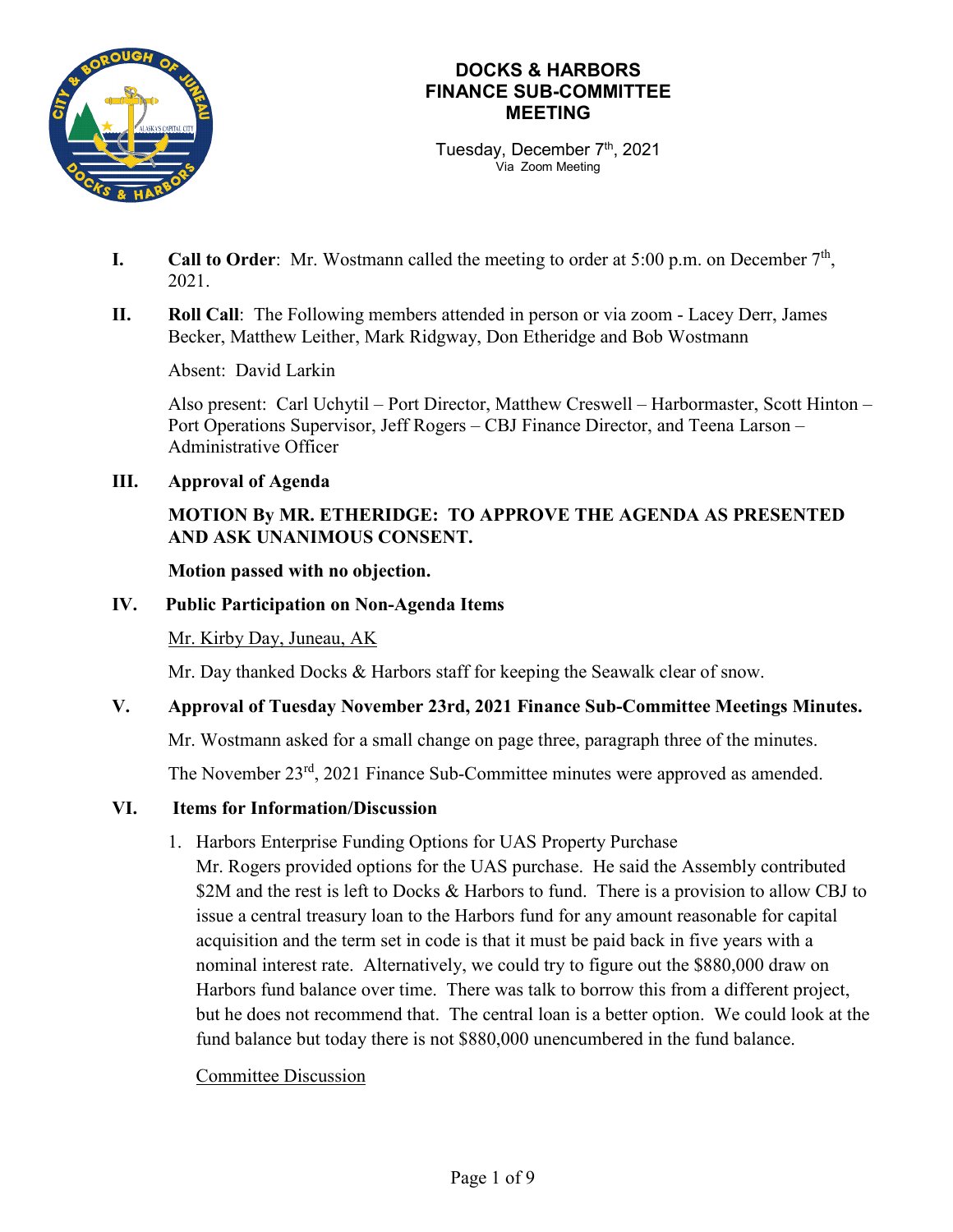

Tuesday, December 7<sup>th</sup>, 2021 Via Zoom Meeting

Mr. Becker asked what the annual payment would be for the five years with the modest interest?

Mr. Rogers said the interest would not be significant so in the range of \$180,000 a year over five years, assuming it is not for less time.

Mr. Ridgway asked how long it would take to set up a central treasury loan?

Mr. Rogers said the treasury loans are required to be adopted by the Assembly in two meetings, introduction and a public hearing. At this point, it would be introduced in the January Assembly meeting and adopted by mid-February.

Ms. Derr asked if Docks & Harbors could supplement the amount from our fund balance so the loan could be for much less.

Mr. Rogers said yes, that is a possibility but any amount loaned would be on the same timeline.

Mr. Uchytil said we need to enter into a purchase and sales agreement with UAS. The University is contractually obligated to lease us the property but not sell it. He is not getting information on the process from UAS at this time. Harbors Fund Balance has \$1.5M but half is restricted for the bond covenant and we should have three to four months of operational expenses in our fund balance at all times.

Mr. Wostmann asked if there was any reason we could not negotiate with UAS before getting the final needed funds?

Mr. Rogers said this is a tough question. The charter requires there is a lawful appropriation made, and the funds actually exist. Mr. Uchytil cannot sign a purchase and sale agreement until there is appropriations and the funds are available. It will be a back and forth but we could move forward with a purchase and sale agreement with a contingency.

Mr. Ridgway asked if we can use the harbor funds and the rest head tax because part of the boatyard does have some cruise ship activity?

Mr. Rogers said there has been talk about combining the funds but there has been legal issues. If the Docks & Harbors Board approved to use both Harbors and Docks funds we could move forward with approval from the Law Department and the Assembly.

Mr. Wostmann said he likes that approach. Would there be an option to borrow money from the Docks funds?

Mr. Rogers said we could transfer funds by appropriation but the enterprises are different. The code sees the Docks and Harbors funds are equivalently different. Both Docks &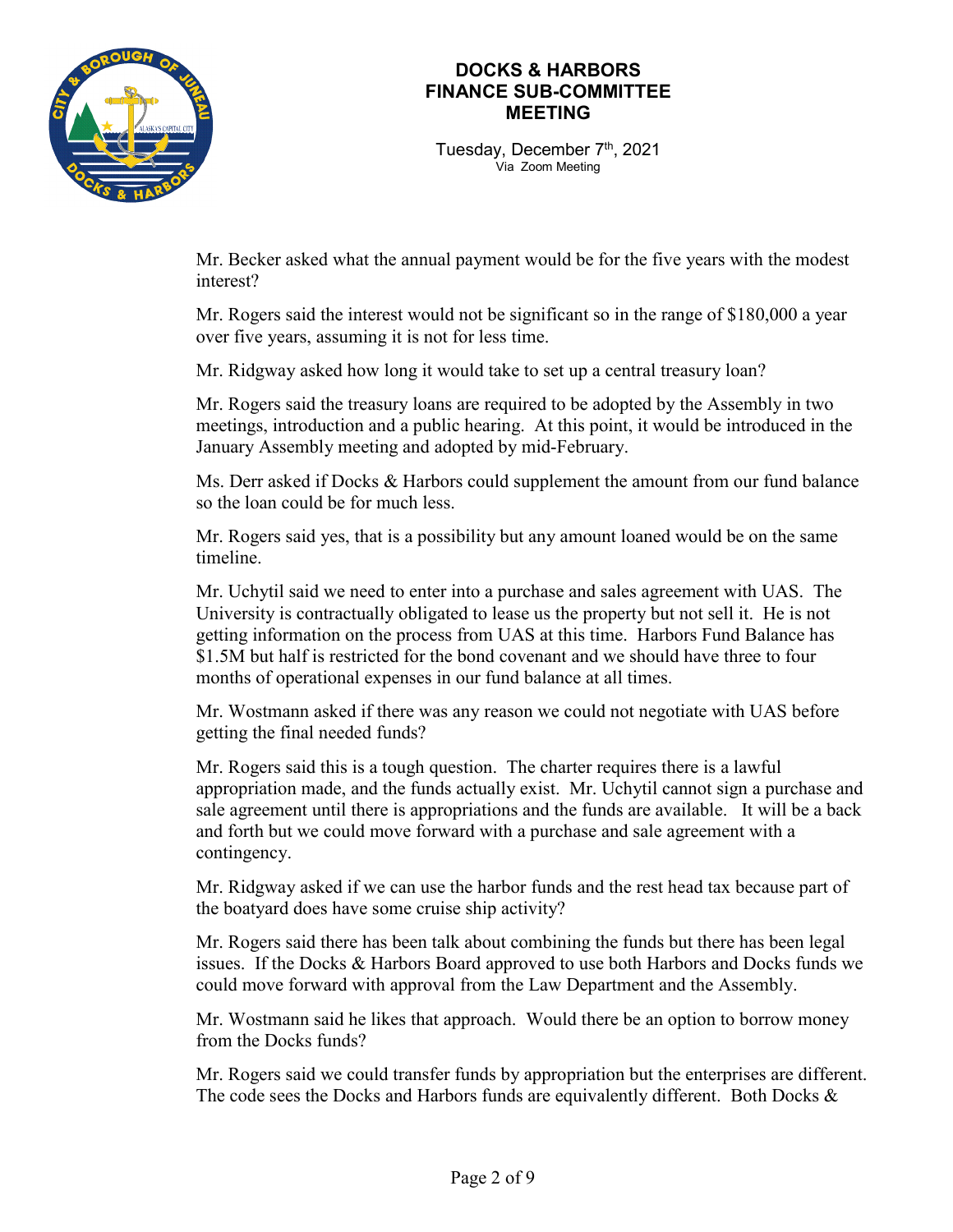

Tuesday, December 7<sup>th</sup>, 2021 Via Zoom Meeting

Harbors benefits from the boatyard. He said the central treasury loan would be the best option.

Mr. Leither said the whole discussion is contingent with UAS selling the property to us. What is the lease amount per month/year?

Mr. Uchytil said it is about \$240,000 per year and we could lease for 33 years.

Mr. Leither said the lease sounds like the best deal for UAS. He wonders if we could put pressure on them to sell by using another space for the boat yard or increase the Statter Boatyard.

Mr. Uchytil said Docks & Harbors has conducted studies and estimates to use different locations. We do not have \$25M to relocate the boatyard. There is not a lot of level ground in the Juneau area but at the ABLF and in between Harris and Aurora Harbor. He is hoping we can appeal to UAS and they can realize the value to the community.

Mr. Ridgway said worst case scenario we would be forced to lease the land if purchasing was not an option.

Mr. Uchytil said this is a very valuable piece of property and is best served with Docks  $\&$ Harbors owning it or managing it. It is used by commercial fishing boats as waterfront land with cranes and additional moorage.

Mr. Ridgway said when we get the additional \$880,000 with a central treasury loan, how do we pay that back? How do we come up with the \$180,000 per year?

Mr. Uchytil said Harbors enterprise has excess of about \$300,000 annually. He is confident we will have the means to repay that over a five year period.

Public Comment

Mr. Dennis Watson, Juneau, AK

Mr. Watson recommended to move forward with the purchase. He is a little concerned with the recent damage to the dock in Statter Harbor and hopes more failures are not coming.

Mr. Ridgway said he would like to suggest looking at the Docks  $\&$  Harbors sharing a portion of the cost. He asked Mr. Uchytil to negotiate in good faith with UAS but he cannot sign an agreement. How far can the negotiations go without the central treasury loan?

Mr. Uchytil said he is trying to get in contact with UAS but there has been no communication. He has contacted UAS about moving forward with the purchase and they tell him it is with the higher-ups. At one point they shared a willingness to sell the whole 5.5 acres for \$10M but now there is no communication.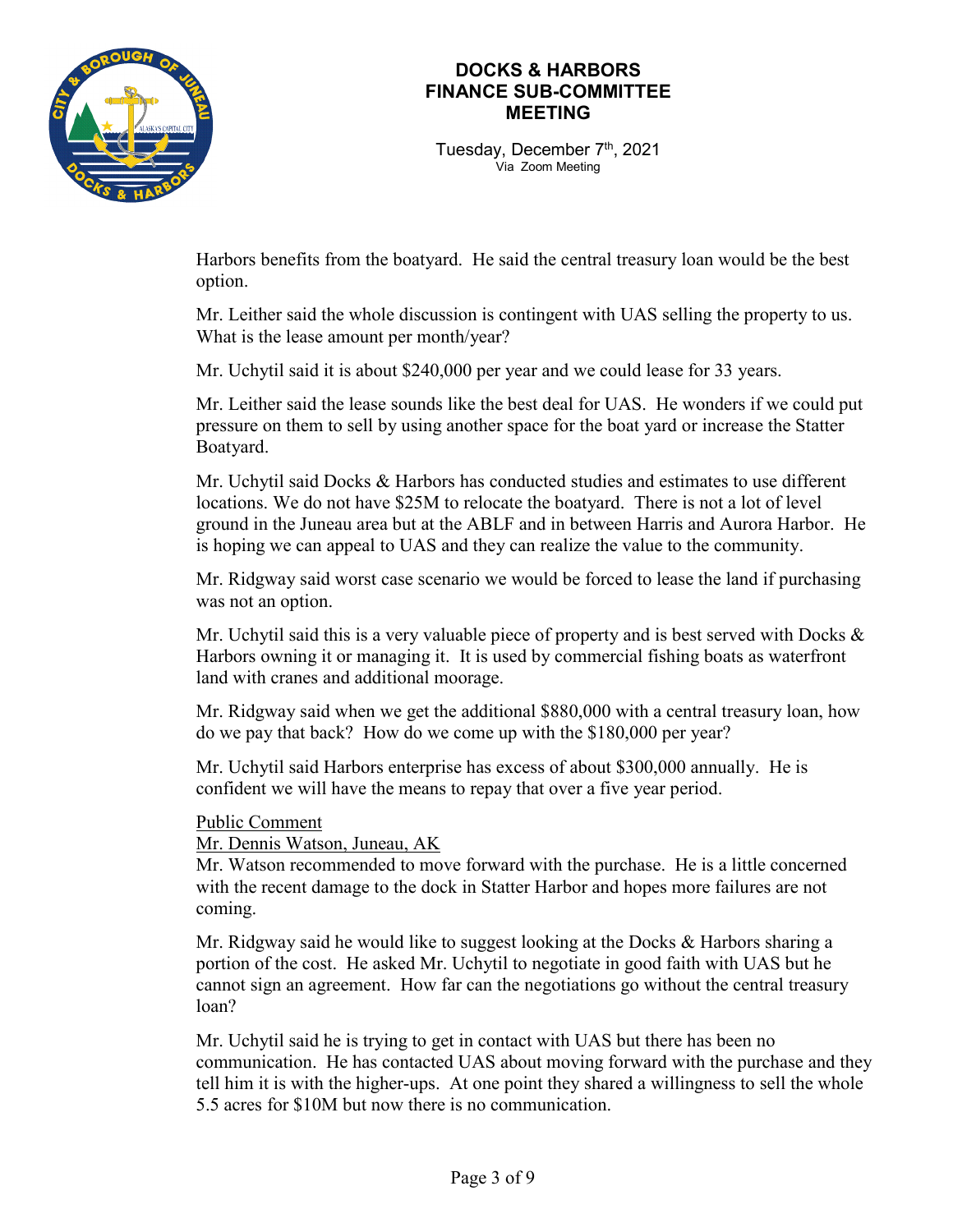

Tuesday, December 7<sup>th</sup>, 2021 Via Zoom Meeting

Mr. Wostmann asked if anything was needed from the Board to move forward?

Mr. Uchytil said he does not need anything further from the Board.

Mr. Wostmann said he wants Mr. Uchytil to be able to tell UAS there is Board approval.

Mr. Uchytil said they know the Assembly just appropriated \$2M and they know the Board wants to purchase this property.

Mr. Ridgway asked if Mr. Uchytil has a draft of the purchase and sale agreement.

Mr. Uchytil said no.

Mr. Wostmann said we will take this to the Operations Committee tomorrow.

2. Rational Basis for CPI Adjustment

Mr. Wostmann said in the packet on page ten is the draft Rate Setting Policy. This sets the reasoning behind adding the CPI to all rates for goods and services in the community.

#### Committee Discussion

Mr. Etheridge commented this needs to move forward to the Operations Committee and see if there is any comments and then move forward to the Board.

Mr. Ridgway asked why past Board's did not vote to add a CPI over the years.

Mr. Etheridge said moorage rates were the only rates the Board had ever discussed putting a CPI clause in. It was the only rate we saw falling behind and also made us the most money. In the past, we did not have as many launch ramps and upkeep like we have now. Now people want to use the launch ramps year round which costs a lot in snow removal. People want new launch ramps, or repairs to existing ones. Grant money will not always be available. We need CPI increases on a lot more rates going forward.

Mr. Becker said we should be consistent with all rates and CPI is necessary.

Mr. Ridgway said even though we wrote the regulations adding the CPI to moorage, many years we decided not to apply it. The inconsistency is a problem and adding CPI to rates going forward is important.

Mr. Etheridge said we decided not to add the CPI per regulation some years because our fund balance was in good shape. That is not the case now. It is up to the Board to decide if it is not necessary and then make a motion to stop the increase.

Mr. Becker said he thought we should be looking into rates at least every three to five years.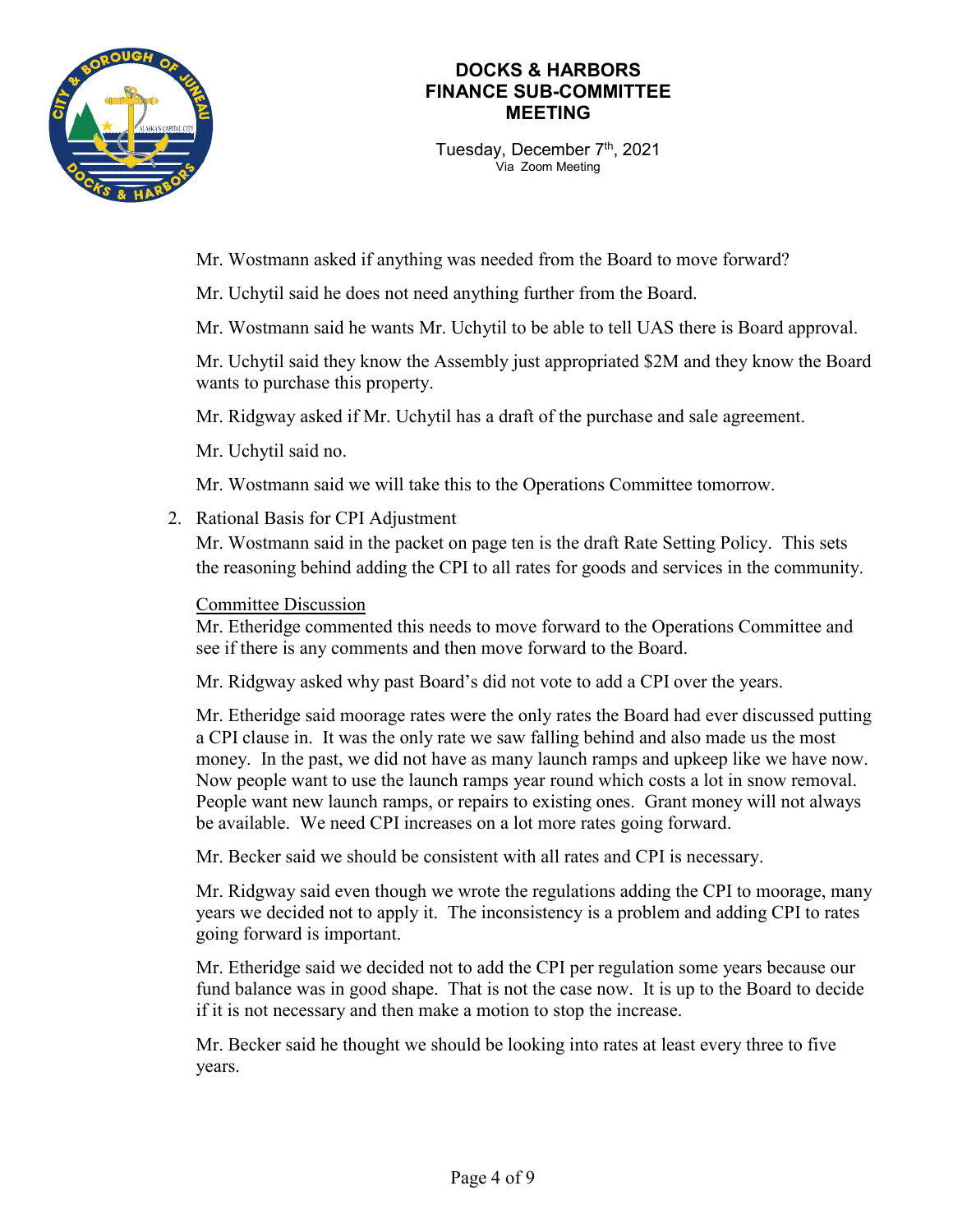

Tuesday, December 7<sup>th</sup>, 2021 Via Zoom Meeting

Mr. Wostmann thinks that is a good idea but we need to play catch-up on these rates that have not been increased in many years. We should not have an increase of more than 5% each year until the rate is up to the CPI suggested increase.

Mr. Ridgway asked where the 5% maximum increase came from.

Mr. Wostmann said it was his idea and he did not want to see 20% increases. We do not want sticker shock. If there is more than 5% increases needed we should be doing them in increments.

Mr. Uchytil said he wanted clarification on what rates the Board wants to add the CPI to and if the rate study has anything to do with it.

Mr. Wostmann said if the rate study looks at a particular rate, and it indicates we are charging too much, we may decide to lower it or suspend the CPI for some years. He wants rates increased by CPI at the start of FY23, before the rate study.

Mr. Leither said the way it stands now we would have the CPI increase one year before the rate study is complete. He thinks adding a 5% increase and having a political fight for such a small amount might not be worth it.

Mr. Wostmann said we are laying a basis for a process for future Boards.

Mr. Leither asked if what we are calling the "catch-up" is worth it for such a small percentage. It might be more palatable to wait until we get the rate study and have an actual basis for an increase.

Mr. Etheridge said we will gain something if we pass this. Instead of the increase only being on the moorage it will also effect the other rates. The "catch-up" would not go into effect until after the rate study anyways. This year would just be the 5% increase.

Mr. Leither said if we decide the liveaboard rate should increase by 20% from the 2008 last increase, should we not wait to see what the rate study shows.

Mr. Wostmann said he did not think rates being high would be an issue. The way the economy is going, we need to see at least the 5% increase.

Mr. Ridgway said if we are going to forward something on to the Ops Committee he would like it to be more set and actionable.

Mr. Wostmann said he is inclined to change the fee schedule so that the CPI is applied to all the rates on the spreadsheet. It will be easier and helpful to explain to the Assembly.

Mr. Leither confirmed that the Board will always cap the CPI at 5% max each year no matter what?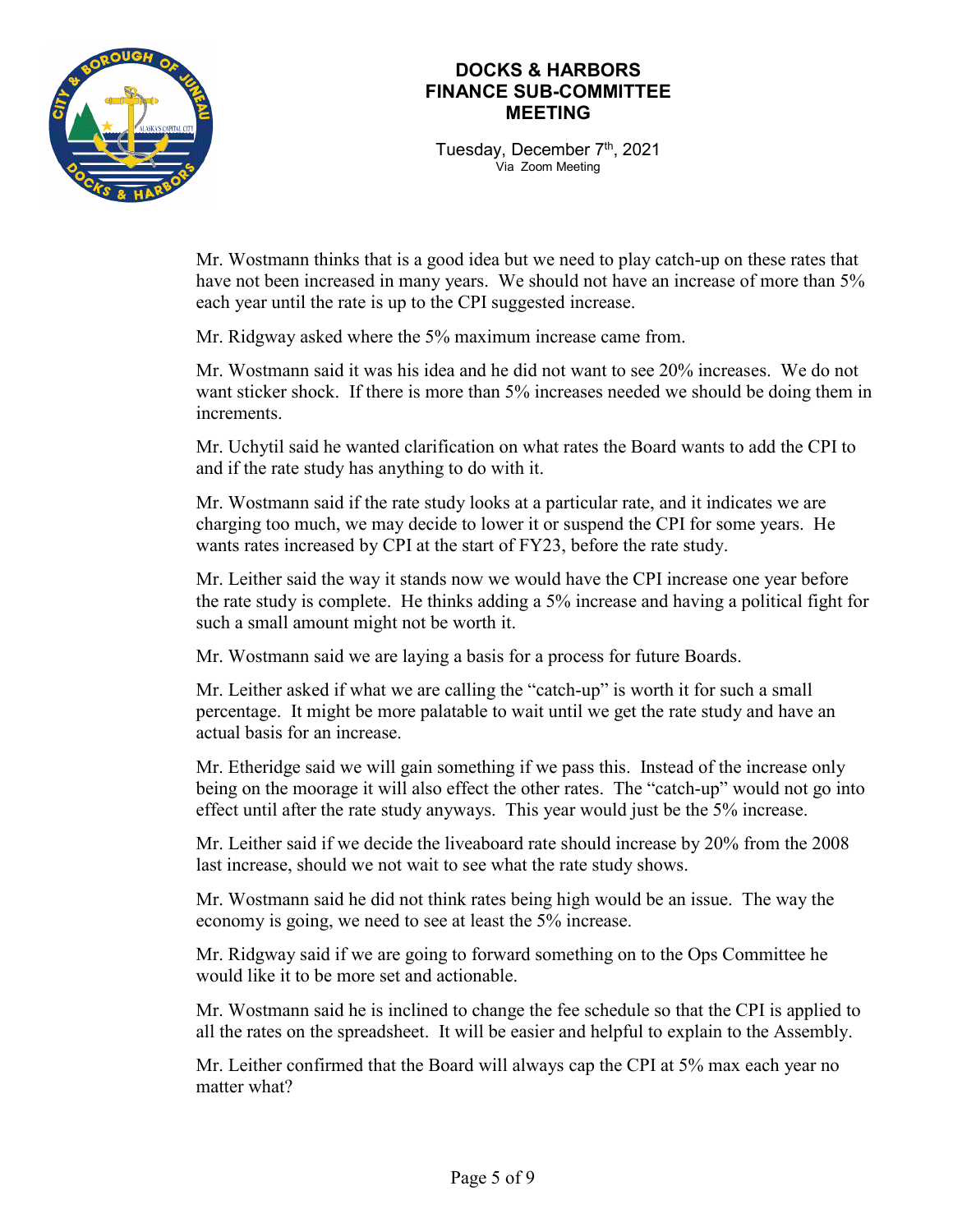

Tuesday, December 7<sup>th</sup>, 2021 Via Zoom Meeting

Mr. Wostmann said he agreed with only increasing rates at 5%, but we can keep increasing them even if the yearly CPI is less than 5%, as long as the rate needs to raise significantly.

Mr. Uchytil said if we raise rates 5% across the board it is about a \$150,000 increase from last year.

Mr. Wostmann asked if that increase is sufficient for what we need to conduct business.

Mr. Uchytil said it depends on what the Board wants to do. Do you want to just break even, or grow our fund balance to actually do capital improvement projects? A 5% is an increase, but it is not going to move projects forward. If we change 25 rates, that will be 25 public hearings at Special Board and Assembly meetings and public notices. He also said it might be worth just looking at the fees with the greatest income potential and return on investment. Moorage is two thirds of our entire yearly income and a CPI is already adjusting those rates starting July  $1<sup>st</sup>$ , 2022.

Mr. Wostmann said we do not have a consensus on what to propose to the Ops Committee and we should revisit this at the next Finance Committee meeting.

#### Public Comments

Mr. Kirby Day, Juneau, AK

Mr. Day said trying to make up for the CPI which was not applied over the last ten years is not the most favorable way for him as a customer. He does not feel it is fair to go back if the Board did not see a reason to add the CPI in the past. He said his company has a lot of leases that do include a CPI increase. Some are capped at 4% so that is in line with the Board discussing a 5% max increase. The discussion was confusing but he thinks where the Board landed was best going forward. He wants to see what the rate study says and he thinks that will make up for the lost years of CPI increase.

#### Mr. Dennis Watson, Juneau, AK

Mr. Watson said he went back to when CPI was first started with the state. There was only one time, besides this year, where the CPI exceeded 5%. Back in 1989 it was like 10%, beyond those ridiculous CPI numbers back then we have never had anything like that since.

#### 3. CY22 – Docks Enterprise Personnel Requirements

Mr. Hinton shared a PowerPoint presentation on Port personnel needs for the 2022 cruise ship season. Our Port is the busiest port on the West Coast. He spoke about the Maritime Transportation Security Act (MTSA) and how the U.S. Coast Guard (USCG) requires multiple security requirements. MTSA spells out our passenger screening requirements. The Facility Security Officer can be criminally liable for violations of our Port Security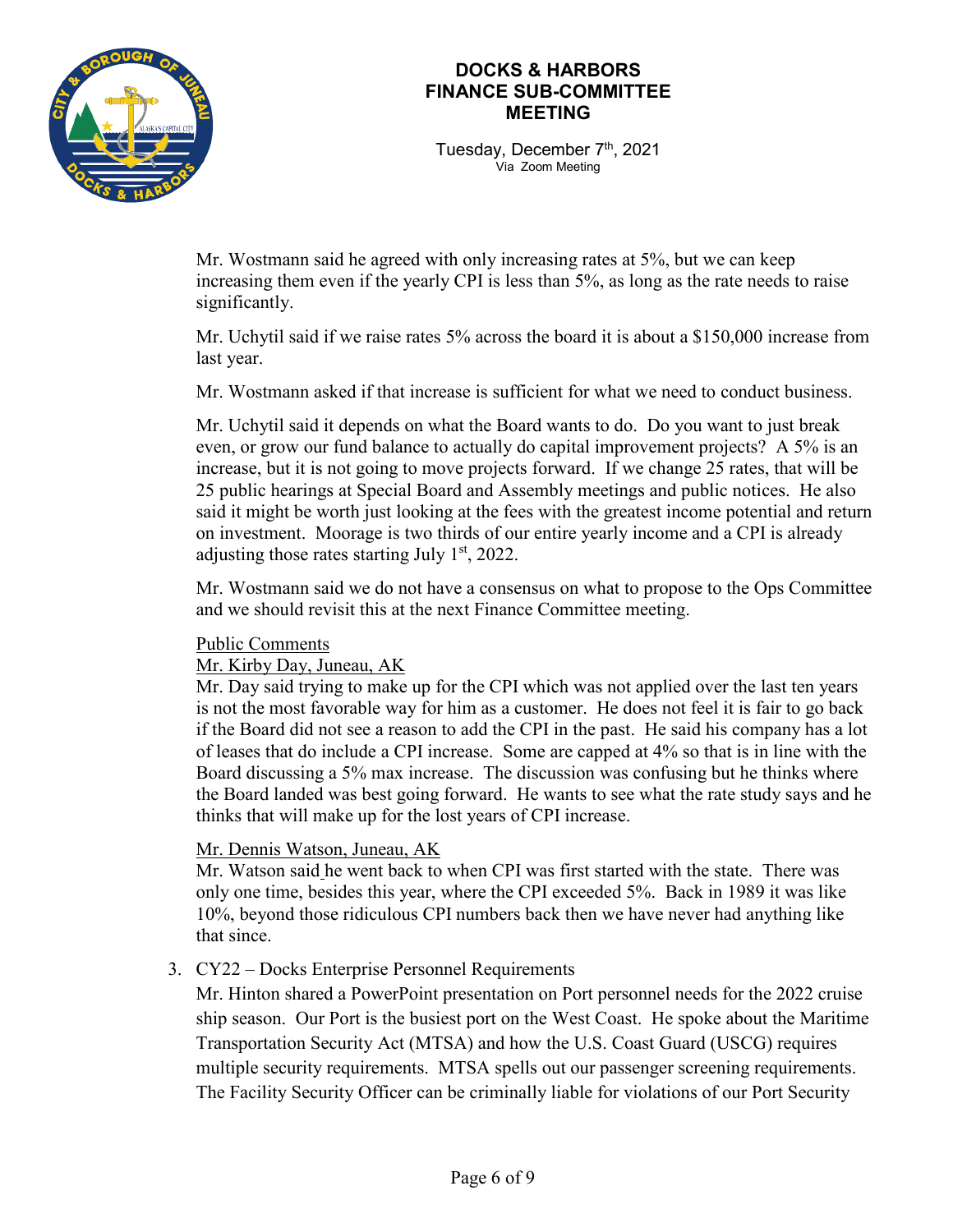

Tuesday, December 7<sup>th</sup>, 2021 Via Zoom Meeting

Plan. Our Port is the tourism transportation hub, most tours start at our properties. Docks and Harbor employees are the first on scene in the event of an emergency. Another of the Port employee's duties is to keep our Port clean.

Current Staff:

- 1 Port Ops Supervisor 1.0 FTE (Scott Hinton)
- 6 Harbor Officers .5 FTE
- 5 Harbor Technicians .5 FTE
- 6 Part-time limited Harbor Technicians .33 FTE (unbenefited)
- 1 Port Administrator .21 FTE

We have new passenger screening requirements implemented in 2021. They require dual identification checks for each passenger. It is exactly like an airport and TSA checks. You need to show your shipcard (ticket) and a government issued identification. If a passenger does not have both, they need to be escorted down to the ships security team to be verified. This process can take anywhere from two seconds to two minutes depending on the situation. A four thousand passenger ship will require five thousand identification checks, some will be checked twice and then there is also crew.

Future Staff Needs:

- 1 Port Ops Supervisor 1.0 FTE (Scott Hinton)
- 2 Harbor Officers .67 FTE
- 4 Harbor Officers .5 FTE
- 5 Harbor Technicians .5 FTE
- 20 Part-time limited Harbor Technicians .33 FTE (unbenefited)
- 1 Port Administrator .21 FTE

The request is for two Harbor Officers going up to .67 FTE (eight months) to help in the beginning of the season and end of the season. It will cost about \$39,000 total for PPE, uniforms and training for the additional new employees. Mr. Hinton shared a sample of what a schedule looks like for a typical week. Between our current cost and future cost there is an increase of \$228,082. We will get an additional fourteen new staff members for that increase.

Potential Funding Sources:

- Pass the dockage rate increase
- \$300,000 request for Maine Passenger Fees to the City Manager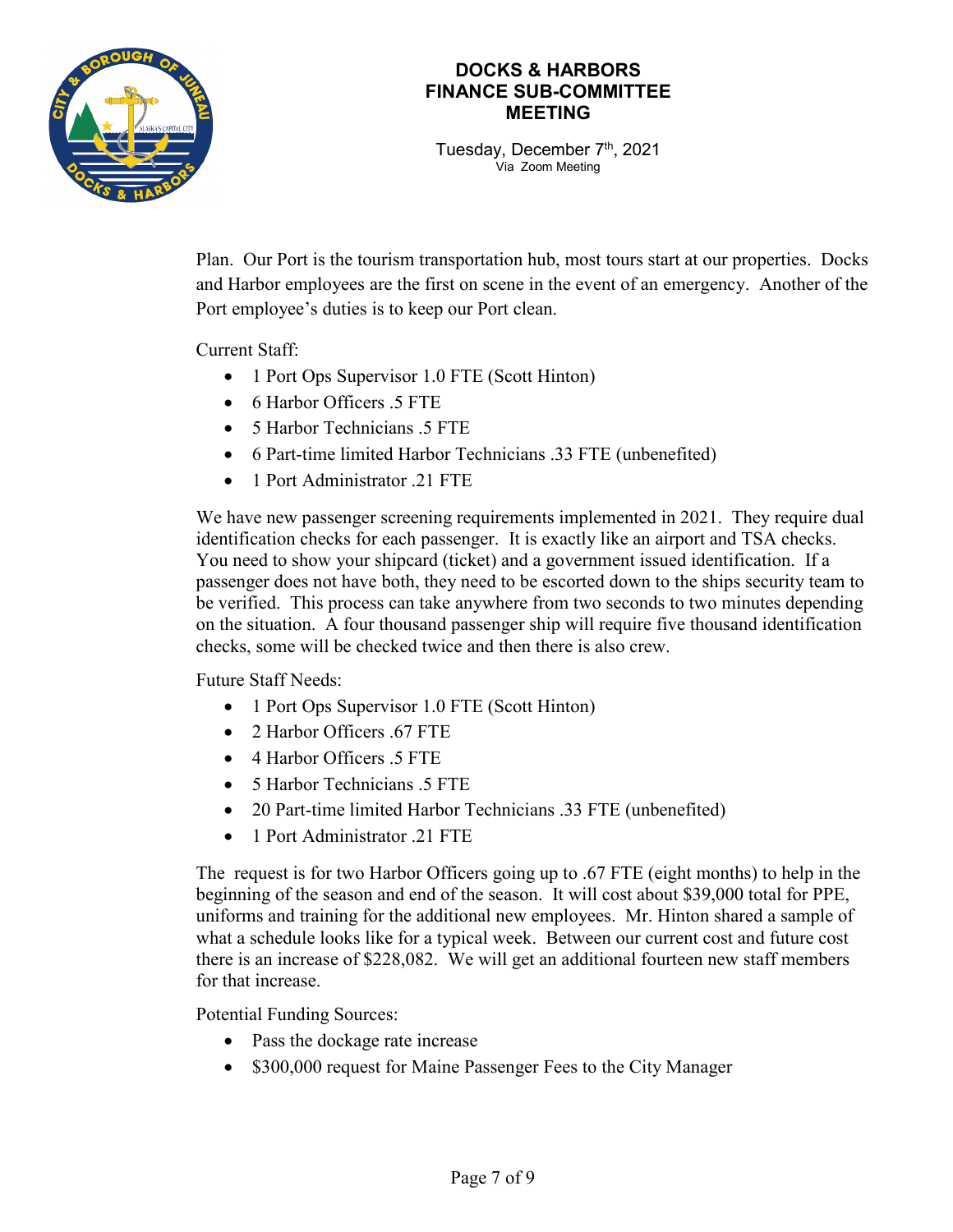

Tuesday, December 7<sup>th</sup>, 2021 Via Zoom Meeting

- Impose a \$1,000 security fee to each large cruise ship calling upon the AS and CT Dock
- Lightering fee increase to \$1,700

#### Committee Discussion

Ms. Derr asked when we are expecting the first ship in 2022.

Mr. Hinton said the first ship on a CBJ dock is on May  $2<sup>nd</sup>$ , 2022.

Ms. Derr asked Mr. Uchytil about increasing fees and how long it will take to implement.

Mr. Uchytil said the lightering fee will add about \$55,000 of new revenue. If the 2022 season is as expected we will easily make the additional monies needed with moorage and port maintenance fees.

Mr. Ridgway asked for an idea of what the last full cruise ship season looked like compared to what we need now.

Mr. Hinton said we had nineteen on staff back in 2019. The security requirement back then was only to show a shipcard (ticket). He compared it to like Costco, only a quick flash of a card and they could go down to the cruise ship.

Mr. Ridgway asked if the 1.6 million passenger forecast for 2022 was going off ticket sales.

Mr. Hinton said the forecast was using the capacity of the ships and their scheduled visits. He believes we will see all of the ships on the schedule for 2022. He predicts a passenger count of 1.3 million to 1.6 million for the upcoming season.

Mr. Uchytil said estimated passenger count is taking into consideration a lower berth count due to Covid mitigations.

Mr. Ridgway said everything looks solid with this presentation and our upcoming needs. He suggested these changes be forwarded on to the Operations Committee.

Mr. Wostmann asked Mr. Uchytil if he thought the \$1,000 security fee was necessary to cover this added expense.

Mr. Uchytil said the passenger counts pad the head tax collected but not our revenue. The only way we see income is in dockage, number of lightering days, and to some extent the loading zone revenue.

Mr. Leither asked where we were with the rate study process?